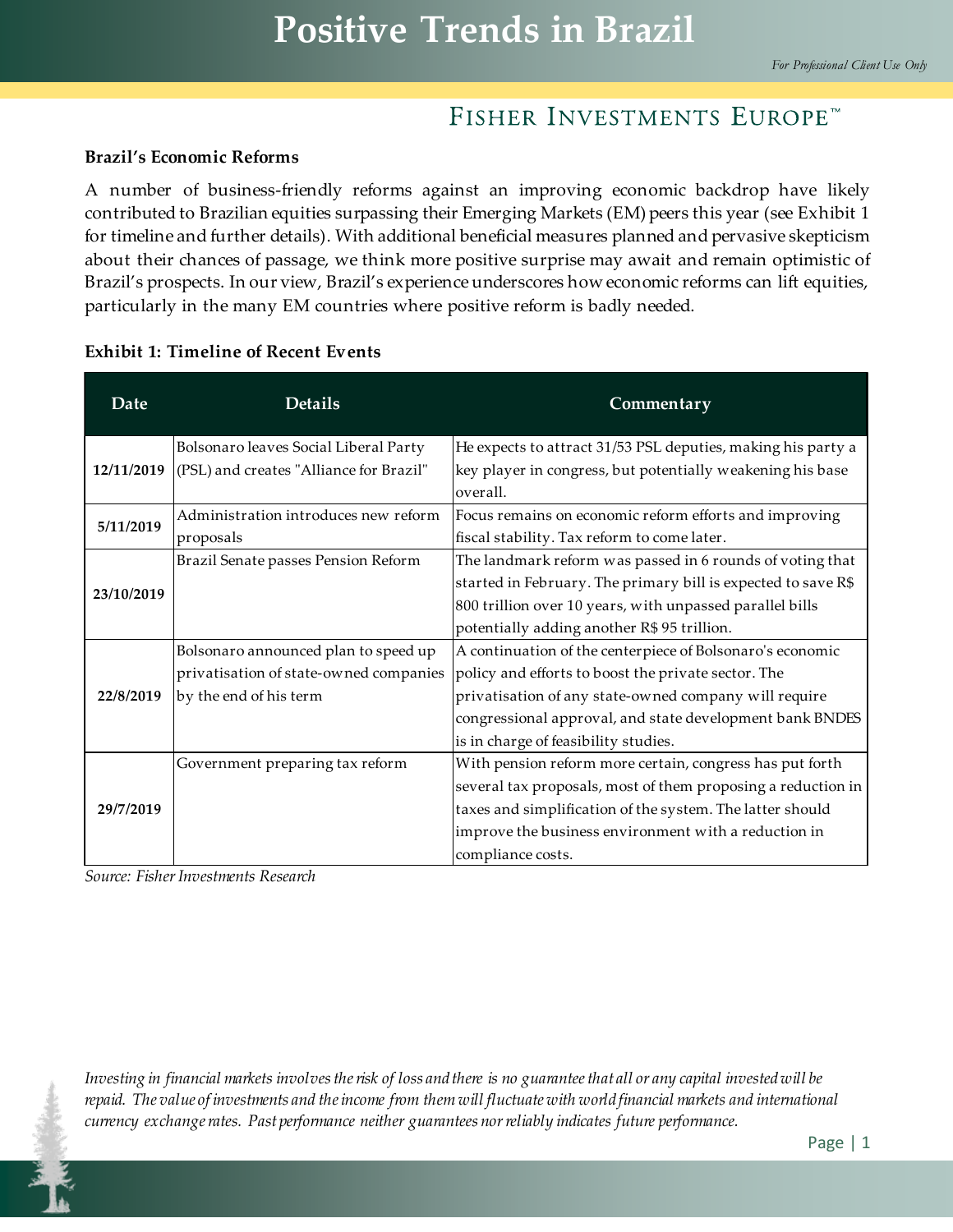After a two-year recession that ended in Q1 2017, Brazil seemingly struggled to find its stride amid lingering political scandals and tepid GDP growth. 2019 has been kinder, though: GDP growth accelerated in Q2 and Q3 (Exhibit 2).<sup>i</sup> While backward-looking, the data suggest Brazil's economy may be on firmer economic footing.



**Exhibit 2: Brazilian Real GDP Growth – Q/Q (in percent)**

*Source: FactSet, as of 12/10/2019. Seasonally adjusted quarter-over-quarter percentage change in Brazilian GDP, Q2 and Q3 2019.*

The biggest surprise out of Brazil this year, however, has been the government's economic reform progress. Right-wing legislator Jair Bolsonaro took office on 1 January promising major changes to make Brazil more business-friendly, privatise some of Brazil's largest state owned assets, and open up opportunities for outside investors, which many considered unlikely, partly because of political gridlock.

Brazil's Congress contains over 30 parties, and his (now-former) Social Liberal Party holds just 53 of 513 seats in the lower house and 2 of 81 seats in the upper. He left the party to start his own party in November due to disagreements with party leadership. Navigating a fractured legislature generally requires diplomacy. President Bolsonaro's reputation for bombast and often challenging relationship with Congress had many pundits thinking diplomacy wouldn't materialise.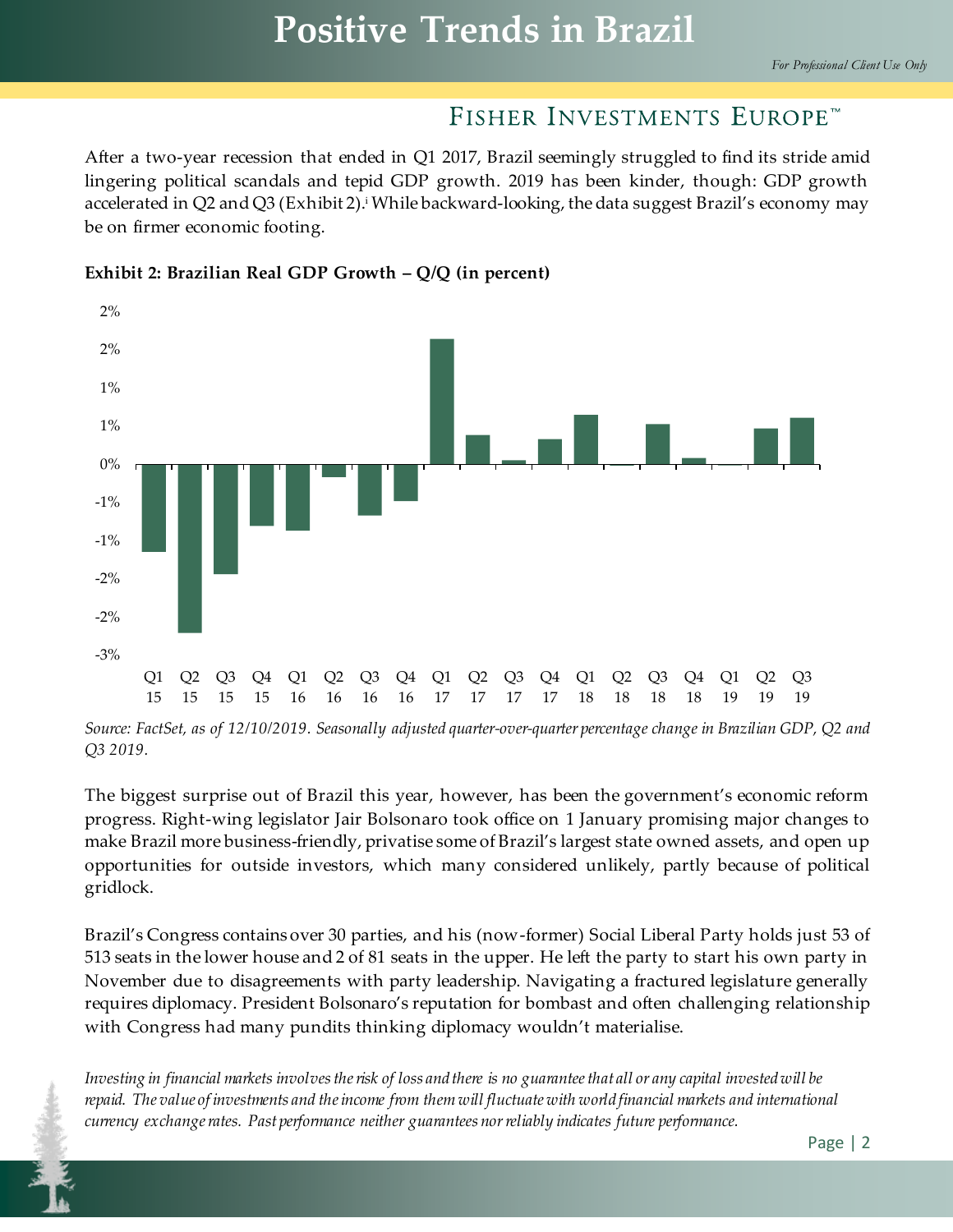But in October, lawmakers approved changes to Brazil's bloated pension system. Prior governments had tried and failed to overhaul it for three decades, fearing blowback from beneficiaries reluctant to give up generous benefits. Meanwhile, the system's fiscal burden expanded heavily, eventually soaking up 45% of the federal budget while remaining substantially underfunded.<sup>ii</sup> While the reform won't fix Brazil's finances overnight, it should help. By raising the retirement age and dialing back benefits, the government projects it will save nearly \$200 billion over 10 years.<sup>iii</sup> Passage also signaled the administration is willing and able to follow through on difficult reforms—and, equally important, that Brazil's Congress can muster agreement on controversial legislation.

Beyond pensions, the administration—under the guidance of Economy Minister Paulo Guedes—has implemented several other business-friendly changes. These include tariff cuts, signing a (not yet ratified) trade deal with the EU, privatizing state-owned assets and firms (including utility giant Eletrobras), and easing restrictions on starting and running a business.

Markets have seemingly applauded said changes. Year to date, the MSCI Brazil Index has outperformed the MSCI EM.¤ Brazil's advantage over EM comes despite a -4.4% November dip—likely a case of investors selling the news of pension reform's passage after buying in the run-up.<sup>v</sup> In our view, Brazil's outsized 2019 gains show a pro-reform political environment can be a bullish force for equities in less economically competitive nations, which are more prevalent in Emerging and Frontier Markets. Many EMs have significant barriers to trade, investment and doing business generally. Since markets are accustomed to these negatives, they often rise despite them. But when an EM country presses on with meaningful reforms, markets often respond positively. A similar process played out in recent years in Indonesia, Mexico and India following the election of reformist candidates.

While many seemingly understand reforms are the swing factor for Brazilian equities, sentiment is still guarded. Many fear pension reform has exhausted President Bolsonaro's political capital and don't expect much more progress. Yet the administration has several more policies in its sights, including trimming government expenditures and improving their efficiency, simplifying the tax code, reducing the federal workforce, cutting more tariffs and privatizing more state-owned firms and assets. We believe this is an ambitious agenda, and we are not saying all of it will come to fruition. But we think the agenda has a better chance than many currently expect, increasing the potential for positive surprise.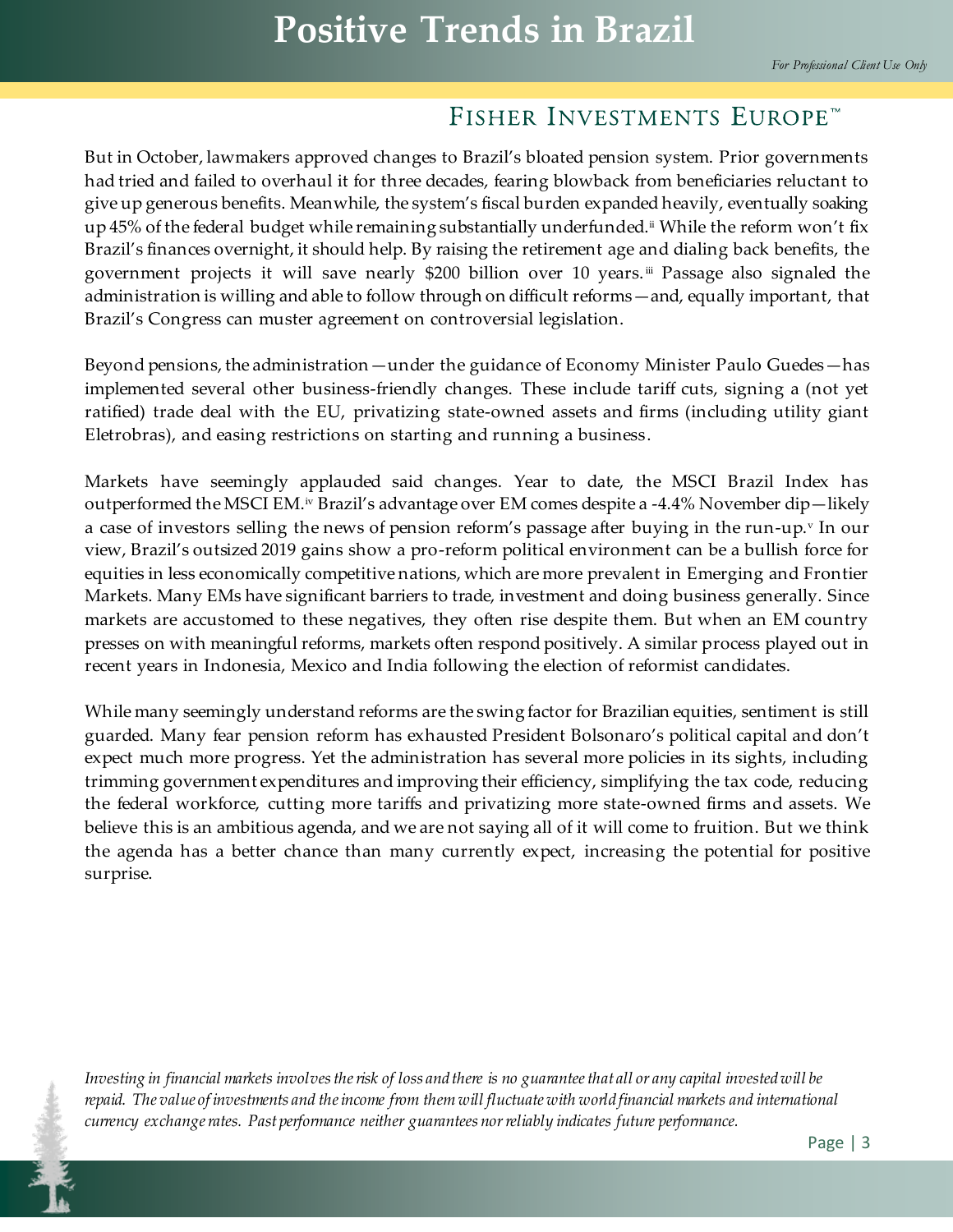#### **Recent Economic Indicators**

More economic growth would likely sustain the administration's political capital and give Congress breathing room to pass measures that wouldn't pass when the economy was weak and voters craved stimulus. On this front, Brazil's economic backdrop looks promising. Inflation is low, averaging just 3.7% year to date (through November) compared to 8.9% in 2015 – 2016 (Exhibit 3). vi



#### **Exhibit 3: Brazilian Inflation – Year-over-Year**

*Source: FactSet. Average year-over-year change in Brazilian consumer prices.*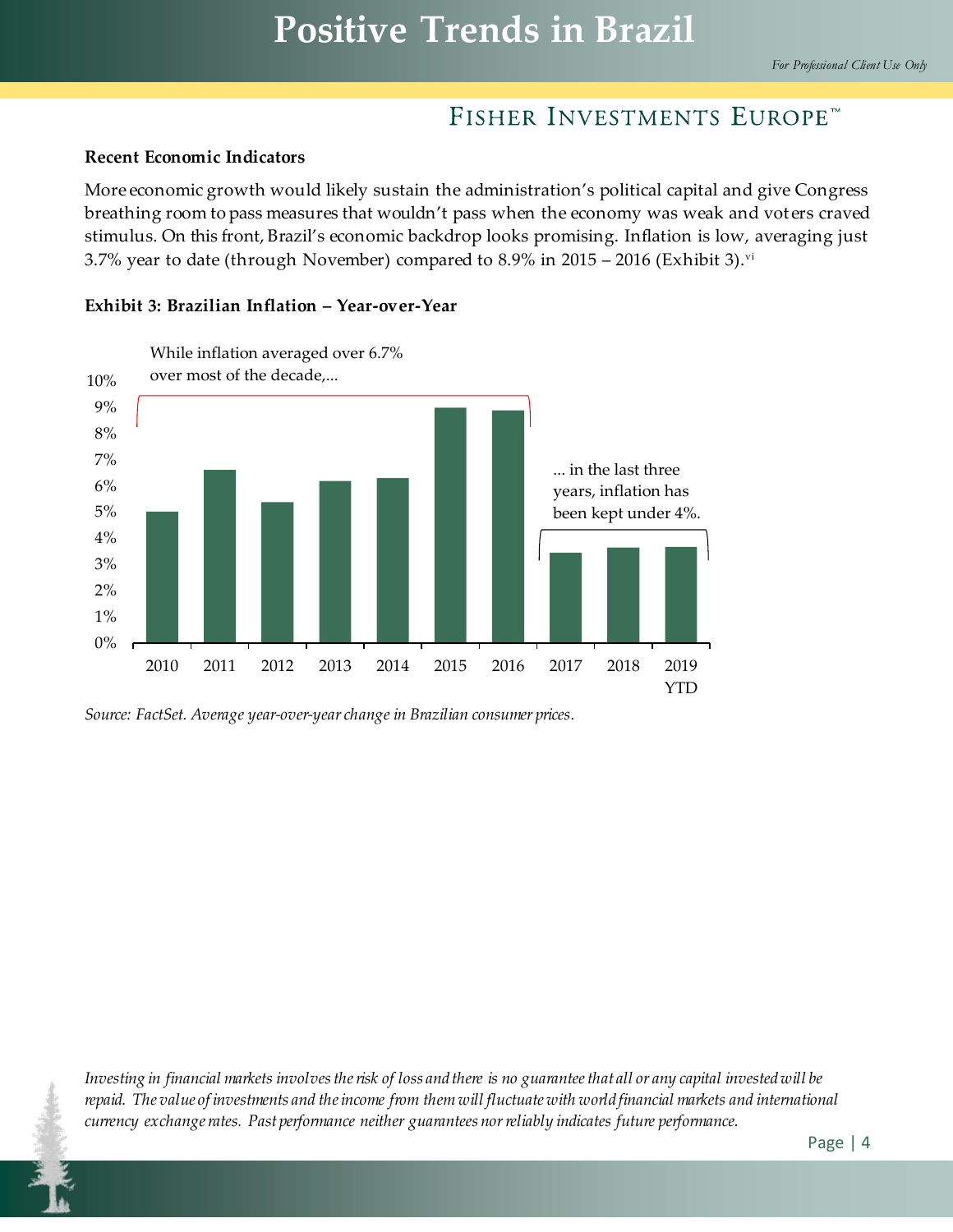Such benign inflationary expectations, has given the central bank flexibility to loosen monetary policy significantly, bringing rates to an all-time low of 4.5%. In total, the bank reduced rates 9.75% since the easing cycle began October 2016.<sup>vii</sup> This policy has helped narrow the spread between state owned bank and private sector bank lending rates, allowing private sector banks to regain market share (Exhibit 4).





Benign inflation also means that the central bank doesn't need to tap the breaks while credit growth to non-financial corporations and households is accelerating, most recently notching 6.6% y/y in October.viii Abundant capital should support domestic demand. Meanwhile, although Brazil's exports have been declining this year, the ongoing global expansion likely means steady demand for Brazil's exports—important in a trade-heavy country. All this suggests to us investors are underrating the probability of continued growth facilitating more beneficial reforms—potentially setting up further gains for Brazilian equities.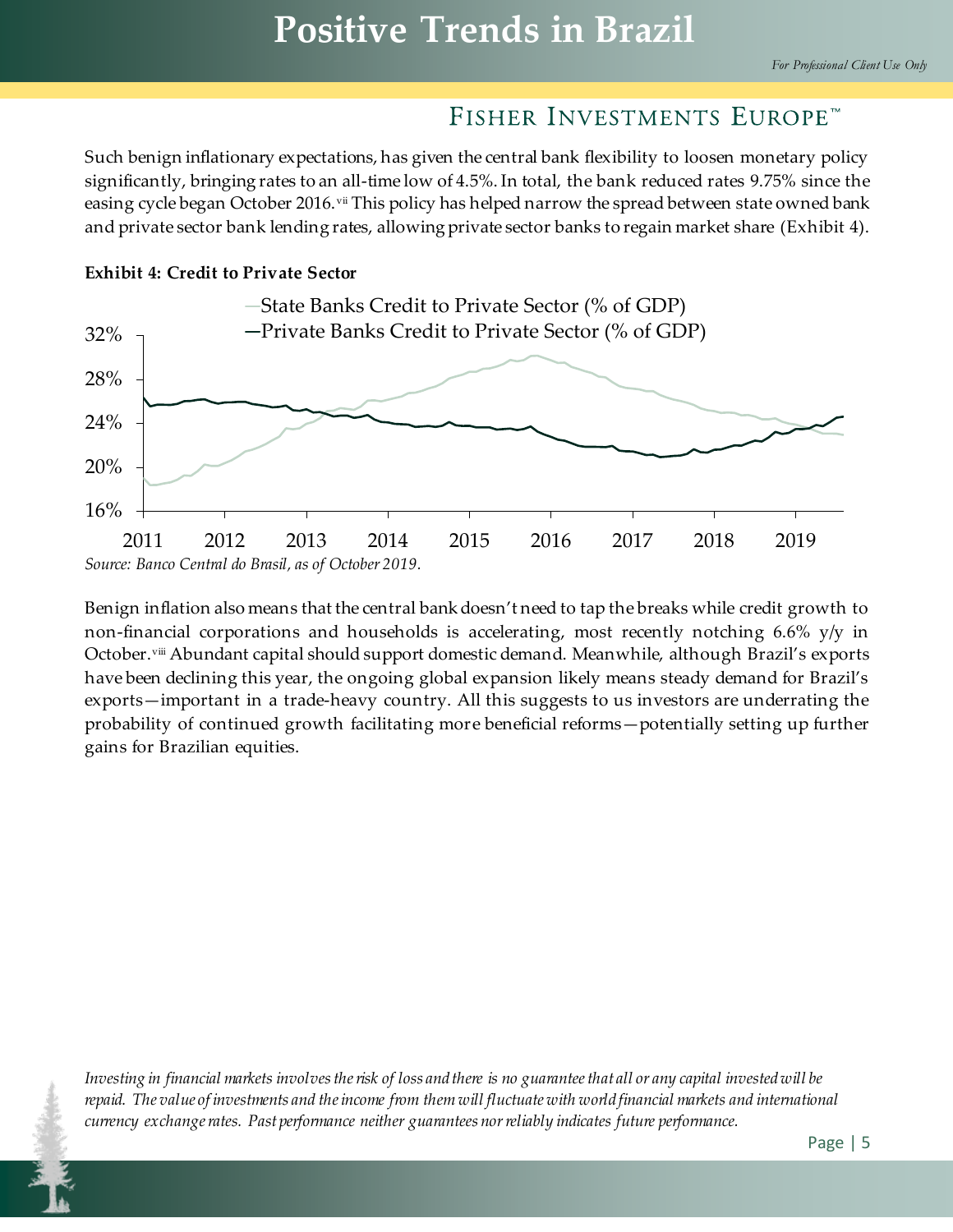$\overline{a}$ <sup>i</sup> Source: FactSet, as of 10/12/2019. Quarter-over-quarter percentage change in Brazilian GDP, Q2 and Q3 2019.

ii "Brazil Senators Approve Pension System Overhaul," Paulo Trevisani and Jeffrey T. Lewis, The Wall Street Journal, 10/22/2019. https://www.wsj.com/articles/brazil-senators-approve-pension-system-overhaul-11571786238

iii "Brazil pensions: Victory for Jair Bolsonaro as reform passes," BBC, 10/24/2019.

https://www.bbc.com/news/world-latin-america-50151327

iv Source: FactSet, as of 12/12/2019. MSCI Emerging Markets Index and MSCI Brazil Index retur ns with net dividends in USD, 31/12/2018 – 11/12/2019.

<sup>v</sup> Ibid. MSCI Brazil Index returns with net dividends in USD, 31/10/2019 – 29/11/2019.

vi Ibid., as of 11/12/2019. Average year-over-year change in Brazilian consumer prices, January 2019 – November 2019 and January 2015 – December 2016.

 $vii$  Source: Factset, as of  $12/18/19$ .

viii Source: Banco Central do Brasil, as of 11/12/2019. Year-over-year percentage change in total credit to the nonfinancial sector, October 2019.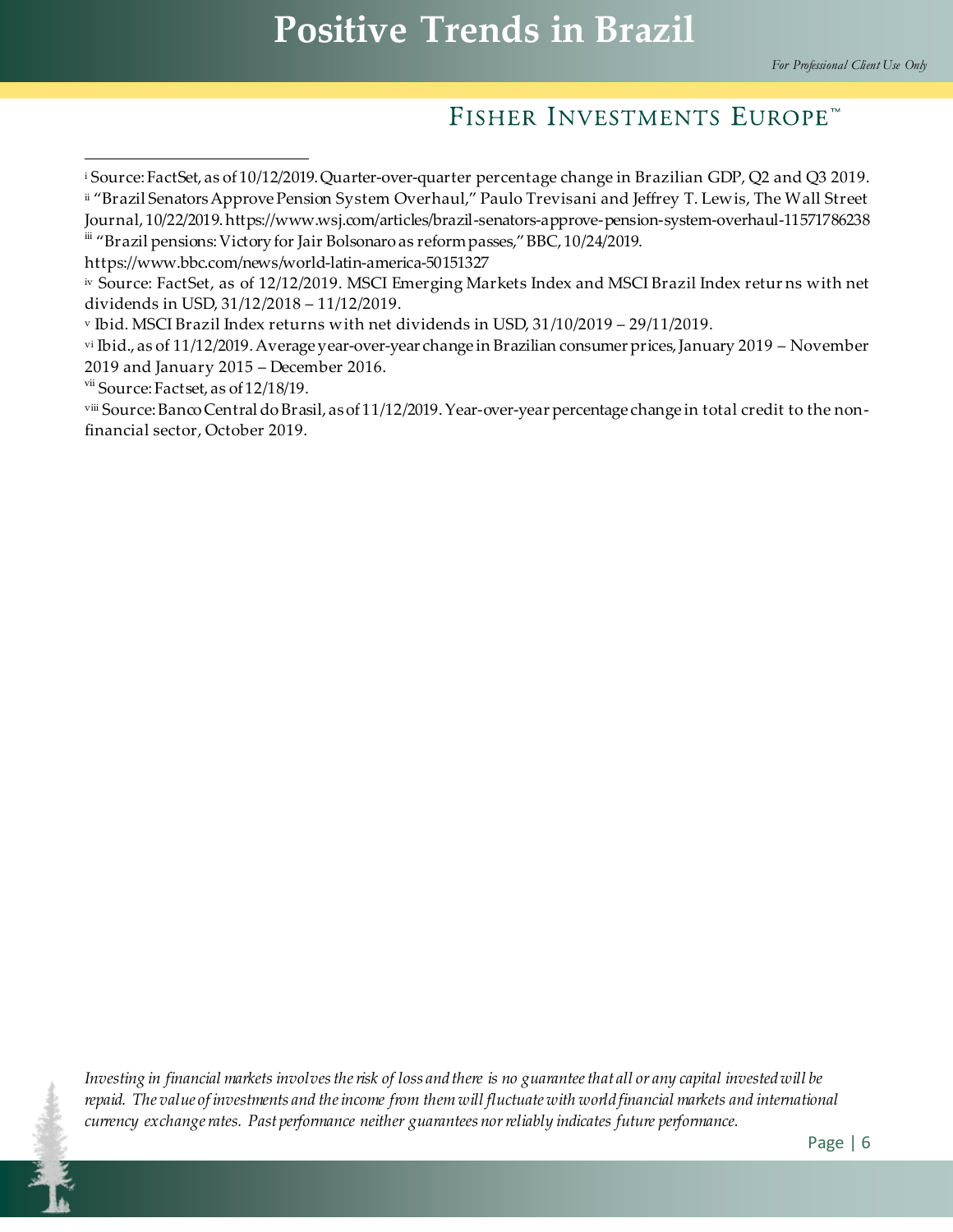#### **Fisher Investments Europe Disclosure**

Fisher Investments Europe Limited (FIE) is authorised and regulated by the Financial Conduct Authority. It is registered in England, Company Number 3850593. FIE is wholly-owned by Fisher Asset Management, LLC, trading as Fisher Investments (FI), which is wholly-owned by Fisher Investments, Inc.

Fisher Investments (FI) is an investment adviser registered with the securities and Exchange Commission. As of 30 September 2019, FI managed over \$110 billion, including assets sub-managed for its wholly-owned subsidiaries. FI and its subsidiaries maintain four principal business units – Fisher Investments Institutional Group (FIIG), Fisher Investments Private Client Group (FIPCG), Fisher Investments International (FII), and Fisher Investments 401(k) Solutions Group (401(k) Solutions). These groups serve a global client base of diverse investors including corporations, public and multiemployer pension funds, foundations and endowments, insurance companies, healthcare organisations, governments and high-net-worth individuals. FI's Investment Policy Committee (IPC) is responsible for investment decisions for all investment strategies.

For purposes of defining "years with Fisher Investments," FI was established as a sole proprietorship in 1979, incorporated in 1986, registered with the US SEC in 1987, replacing the prior registration of the sole proprietorship, and succeeded its investment adviser registration to a limited liability company in 2005. "Years with Fisher Investments" is calculated using the date on which FI was established as a sole proprietorship through 30 June 2019.

FI is wholly owned by Fisher Investments, Inc. Since Inception, Fisher Investments, Inc. has been 100% Fisher-family and employee owned, currently Fisher Investments Inc. beneficially owns 100% of Fisher investments (FI), as listed in Schedule A to FI's form ADV Part 1. Ken Fisher beneficially owns more than 75% of Fisher Investments, Inc. as noted in Schedule B to FI's Form ADV Part 1.

FIE delegates portfolio management to FI. FI's Investment Policy Committee is responsible for all strategic investment decisions. FIE's Investment Oversight Committee (IOC) is responsible for overseeing FI's management of portfolios that have been delegated to FI. Matters arising pursuant to FI's portfolio management policies are elevated to the IOC.

The foregoing information has been approved by Fisher Investments Europe.

The foregoing information constitutes the general views of Fisher Investments Europe and should not be regarded as personalised investment advice or a reflection of the performance of Fisher Investments or its clients.